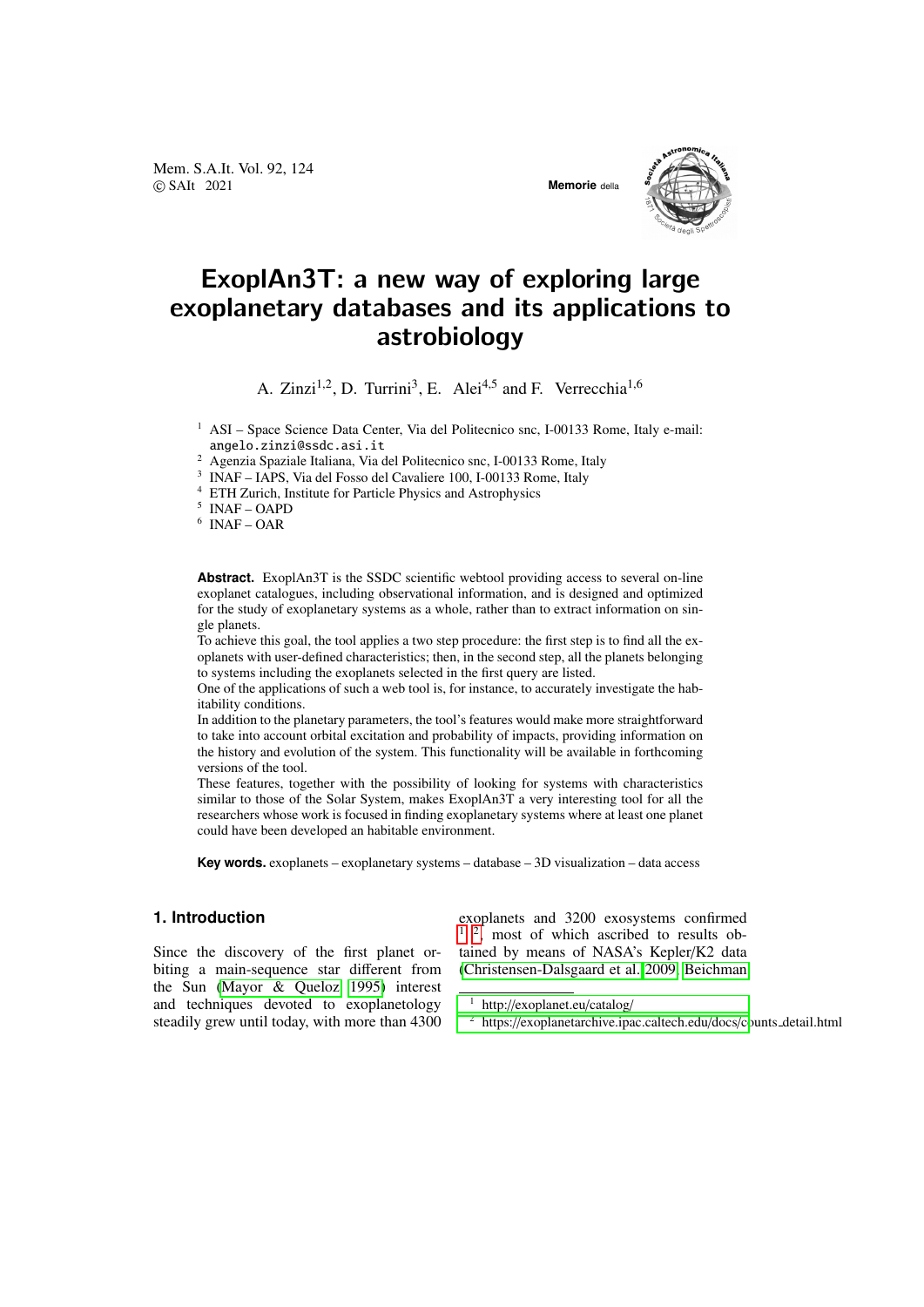#### [et al. 2013,](#page-3-2) [Howell et al. 2014\)](#page-3-3).

Recently launched missions, as well as future ones, will be no longer limited to the discovery of new planets, but will aim to characterize them and their exosystems as a whole (e.g., [Tinetti et al. 2018,](#page-3-4) [Turrini et al. 2018\)](#page-3-5), with the ultimate goal to find a general classification of planetary systems capable of including the solar system as one of the possible outcome of exosystems evolution patterns.

In order to fulfill this task it is critical to compare and to easily group together exosystems with similar characteristics, even following the "peas in the pod" effect outlined by [Weiss](#page-3-6) [and Petigura](#page-3-6) [\(2020\)](#page-3-6). However the differences in terms of data structures, interfaces and service provided by the existing exoplanetary databases, makes it difficult for the users to take full advantage of their potential.

In this context the Space Science Data Center of the Italian Space Agency (SSDC – ASI) developed ExoplAn3T (Exoplanetary Analysis and 3D visualization Tool – https://tools.ssdc.asi.it/exoplanet/), a scientific webtool capable to search inside several different datasets (NASA Exoplanetary Archive – [Akeson et al. 2013](#page-3-7) –, The Extrasolar Planet Encyclopedia – [Schneider et al. 2011](#page-3-8) – and ExoMerCat – [Alei et al. 2020\)](#page-3-9) and, starting from queries on specific planetary characteristics, to extract information about the exosystems including the planets selected with the initial the query. This allows to promptly find similarities between exosystems and to identify characteristics that can be connected to similar formation and evolution pathways.

By means of this tool it is also possible to visualize the selected systems in a threedimensional view directly within a browser window. This can be fruitfully exploited to visually compare the exosystems found, allowing to infer additional useful information on the system.

All these characteristics make ExoplAn3T an ideal tool also for astrobiologists looking for planetary systems having physical parameters similar to those of the Solar System and, hence, likely candidate to host planets with life-supporting conditions.

In this paper we will provide an outline of the ExoplAn3T tool, describing its software architecture (Section 2), showing a noteworthy use case (Section 3) and finally drawing the conclusions in Section 4.

#### **2. Software architecture**

The approach followed in the development of the main ExoplAn3T search capability is different with respect to that of common exoplanetary queries to online catalogues: up to now it has been common practice to search for planetary features, retrieving as output a list of individual exoplanets sharing some characteristics. On the contrary, ExoplAn3T offers the possibility to easily search for exosystems including similar planets.

This capability could be valuable in studies pointing at finding a classification of exosystems (e.g., [Zinzi & Turrini 2017,](#page-3-10) [Turrini et al.](#page-3-11) [2020\)](#page-3-11) and is achieved passing by two different steps: the first one is the "planetary query", aimed at finding exoplanets having the characteristics required by the user; the second one is made up of a series of "system queries" (one query for every exosystem found in the first step) looking for all the planets belonging to each exosystem in which the exoplanets of the "planetary query" are found.

Indeed, in the very next releases of the tool the possibility of computing the NAMD (Normalized Angular Momentum Deficit) parameter described by [Turrini et al.](#page-3-11) [\(2020\)](#page-3-11) will be added.

### 2.1. Web interface

The module has been designed to produce different outputs (i.e., query, 3D visualization, 2D plot) and is initialized by the web interface presented to the users when accessing the tool. This interface is designed to allow for intuitively building complex queries in a transparent way and without any prior knowledge of the specific details and behaviour of each queried database.

The parameter values selected through the web interface (Fig. [1\)](#page-2-0) are passed to the module according to the user requests and, finally, the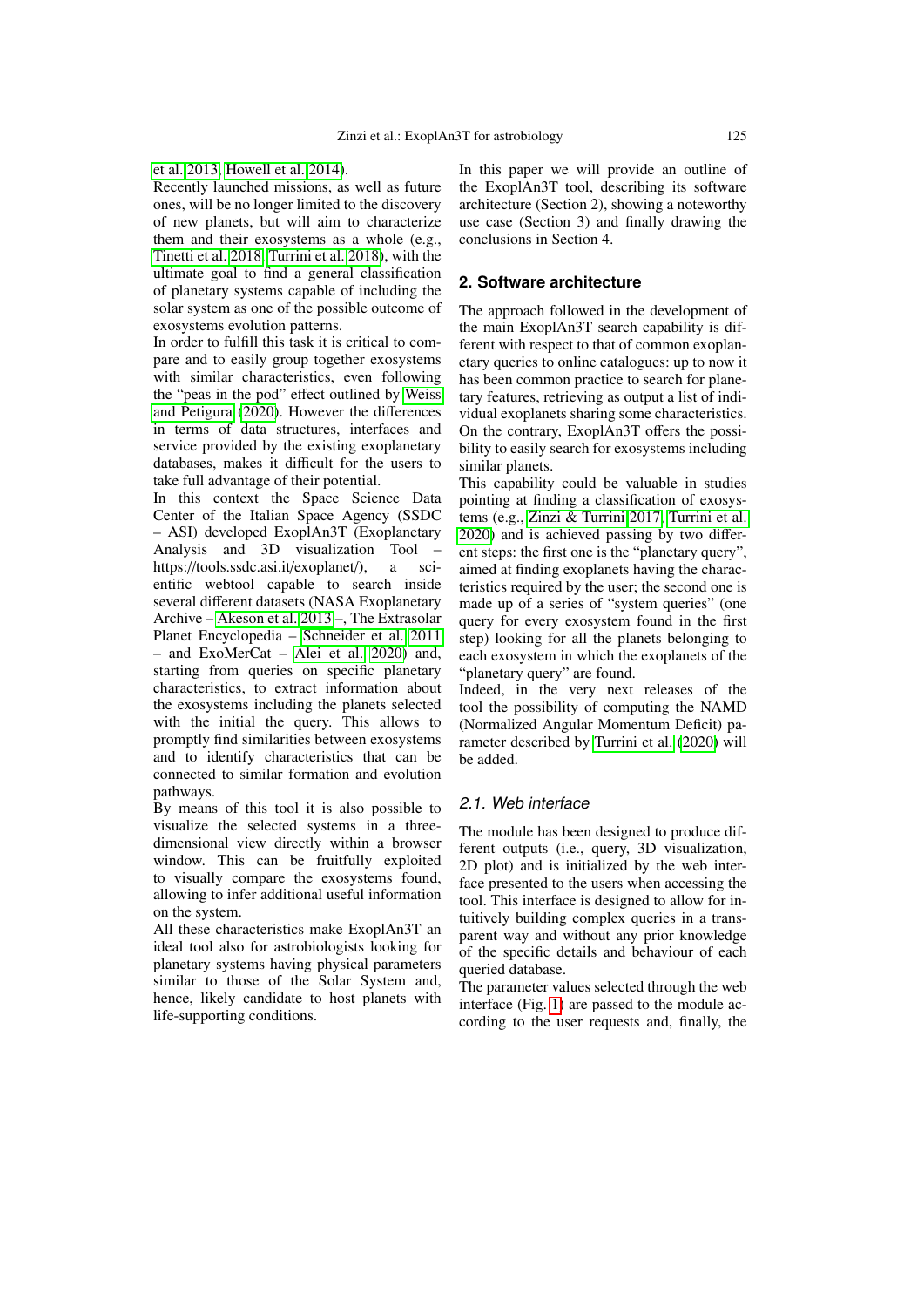

Fig. 1. The main page of ExoplAn3T with the dropdown menus to build the query.

#### <span id="page-2-0"></span>outputs are shown.

The "Query Results" tab contains a table listing all the exosystems found, and directly show some of their main parameters and the relative query written at the top of the tab, to allow for its future re-use and for inclusion in other tools or software. The entire set of data requested by the user for all the planets in the system can be visualized expanding any single row and, when available, measurements are automatically accompanied by corresponding uncertainties.

Exosystems with all the parameters needed for the 3D visualization are also accompanied by a "3D" icon: clicking on it will give access to the third tab ("3D visualization") with the interactive visualization of the system.

Both of these features are very uncommon as compared to other online tools, but it is also possible to generate plots of two variables. This functionality is similar to those available in the online databases queried by ExoplAn3T, but here the advantage is the possibility to quickly compare the plots obtained from data by different catalogues.

The final results are shown in an interactive scatterplot from which data in textual and graphic (i.e., PNG, JPEG, PDF and SVG) format can be downloaded.

## **3. Illustrative use case**

In order to better show the capabilities of the ExoplAn3T tool we selected a use case related to the characterization of exosystems around



Fig. 2. The two exosystems considered in the use case. Here they are shown only up to the habitable-zone planet (i.e., HD-10180 e and HD-34445 d) to highlight the similarities among their architectures.

<span id="page-2-1"></span>solar type stars with at least one planet in the habitable zone.

We used the definition of "Conservative Habitable Zone" as found in [Kane et al.](#page-3-12) [\(2016\)](#page-3-12): therefore we used ExoplAn3T to submit a query to the NASA Exoplanet Archive imposing stellar effective temperature between 5500 and 6000 K, semi-major axis between 0.75 and 1.8 au and requiring a system with at least 3 planets.

Among the 6 systems found, 2 (HD-34445 and HD-10180) have 6 planets, thus allowing a quick visual comparison between their structures: by taking into consideration their sizes (i.e., semi-major axis of the farthest planet), these appear to be rather different, as the first one is almost a factor of two larger than the second one (6.36 and 3.38 au, respectively).

However, without any claim of physical explanation, some similarities immediately emerge from a visual comparison (Fig. [2\)](#page-2-1). In both